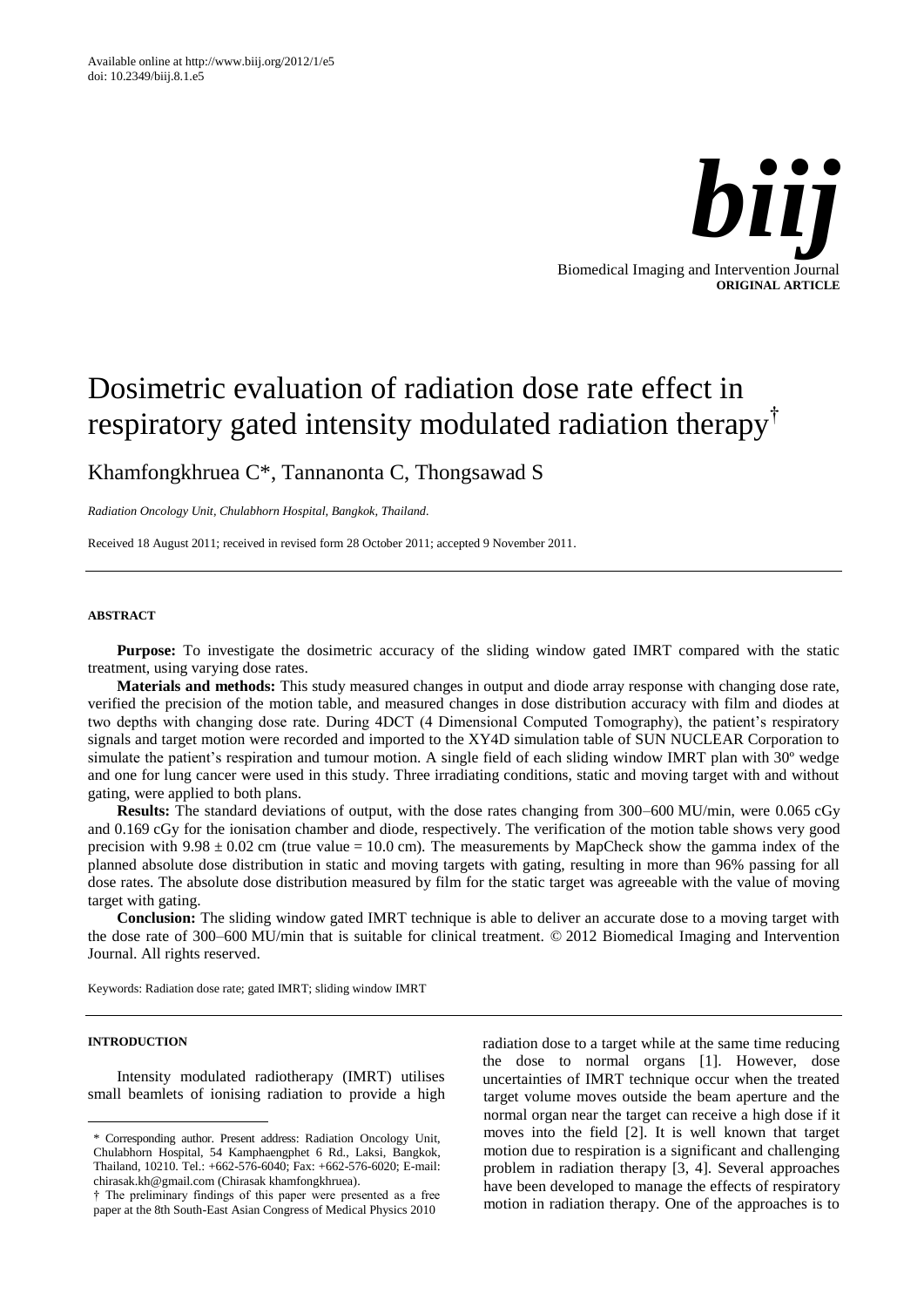use a respiratory gating system. However, the disadvantage of this technique is that it is timeconsuming. Thus the use of high dose rate delivery has been applied with the gated IMRT to overcome this problem.

There have been many studies on the interplay effects of moving target irradiated with gated IMRT. Chen *et al*. [5] studied the dosimetric effects caused by the respiratory motion during IMRT by using Kodak EDR2 films. They concluded that, without the gating system, the dose distribution of the stationary phantom was different from the moving one. The limited residual motion to less than 0.5 cm was critical for moving target treatments. The gating window size and delivery method of gated IMRT were considered by Hugo *et al*. [6]. Their results show that the gating window size affected the dosimetric error which was reduced by reducing window size. Duan *et al*. [7] studied the dosimetric effect of respiration-gated beam with IMRT delivery. Their results suggested that low dose rate can reduce the effect of delay and catch-up cycle. This effect is the phenomenon whereby beam hold-offs in gated delivery allow the lagging leaves to catch up with the delivered monitor units each time that the beam is interrupted. A good balance between the rapid dose delivery and delivery accuracy should be determined, which agrees with the results of Ehler *et al*. [1]. The MU accuracy of gated step-and-shoot IMRT was reported by Cheong *et al*. [8]. The gated IMRT delivery demonstrated an MU accuracy that was equivalent to the ungated IMRT and there was good agreement between the delivered MUs with gating and the planed MU within  $\pm$  0.5 MU regardless of dose rate and duty cycle. Lin *et al*. [2] determined the effect of radiation dose rate with moving target and the gated treatment using step-and-shoot IMRT delivery. As a result, the IMRT step-and-shoot delivery with gating for 1000 MU/min did not show much difference from 500 MU/min. However, the high dose rate gated stepand-shoot IMRT was dosimetrically accurate, shortened the delivery time, and was safe to use clinically.

Although the sliding window IMRT delivery errors may be higher than the step-and-shoot technique [6], but the treatment time is reduced. The purpose of this study was to investigate the accuracy of the sliding window gated IMRT comparing with the static treatment, using varying dose rates.

## **MATERIALS AND METHODS**

*Dose rate dependence*

#### *Radiation output*

To verify the variation of radiation output with dose rate, a cylindrical ionisation chamber (FC65-P of IBA Dosimetry) with Dose 1 electrometer (IBA Dosimetry) was used. The measurement was made in a solid water phantom at 10 cm depth,  $10 \times 10 \text{ cm}^2$  filed size for 100 MU of 6 MV photon beams using the dose rates of

300, 400, 500, and 600 MU/min. The output value for each rate was obtained from ten measurements.

# *2D diode array response*

A MapCheck 2D diode array of SUN NUCLEAR Corporation was used for dose measurement. It was calibrated for both sensitivity and absolute dose [9] and the dose rate dependence was checked by measuring the dose with the same irradiation conditions of 'Radiation output'.

## *Phantom simulation*

#### *Patient's data analysis*

The data of a lung cancer patient with large tumour motion (2 cm longitudinal direction) was selected for this study. The patient's respiratory signal and tumour motion data from 4DCT simulation (Brilliance CT Big Bore, Philips) with Real-time Position Management™ (RPM) system (Varian Medical System Palo Alto, CA) version 1.7.5 were analyzed. Then the respiratory signal for the selected patient (2 cm amplitude and 5.5 sec/cycle respiratory rate) was imported to the XY 4D motion simulation table as shown in Figure 1. The motion table has a respiratory surrogate housing which can move in a vertical direction to simulate respiratory sinusoidal wave and a motion platform which is capable of simultaneous two-dimensional motions (longitudinal and lateral directions) with stepper motors. The surrogate housing and motion platform are controlled by a personal computer with MapCheck software. In this study, the motion table simulated the tumour movement in a longitudinal direction which is perpendicular with the axis of sliding MLC movement.



**Figure 1** The experimental setup of diode array with XY4D simulation table.

# *Accuracy and reproducibility of XY4D motion simulation table*

The motion table was controlled to stop at 50% respiratory phase (middle value of the gating window normally used to treat the patient but the CT reconstruction cannot be done for the middle value of 55% phase). A lead wire marker was placed on the motion platform and another one on the stationary simulation table with 10 cm separation. The 4DCT scan of the motion table and wires was performed with gating, using the previously mentioned patient respiratory signal. This 4DCT scan was repeated three times.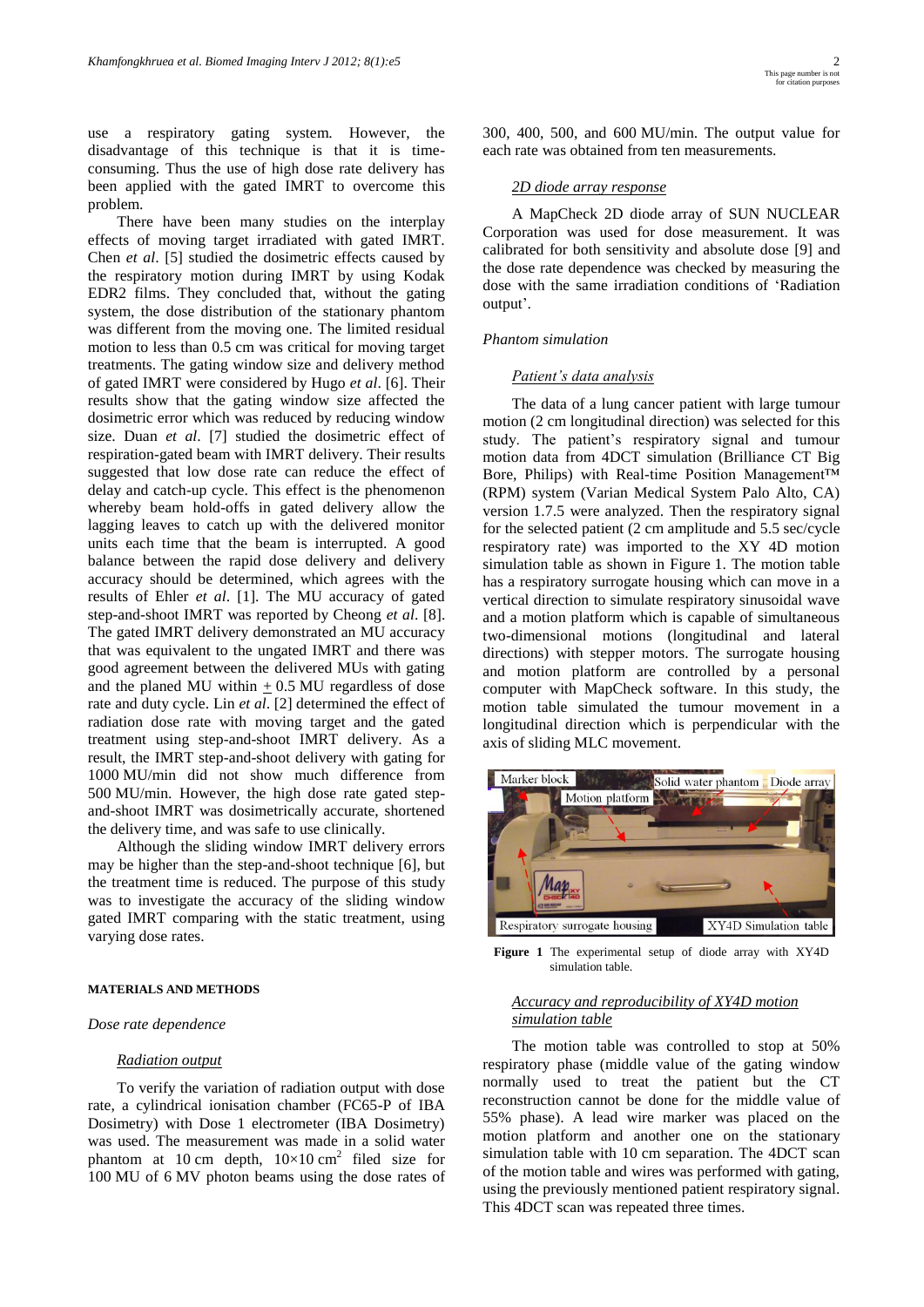

**Figure 2** Dose rate dependence of the ionisation chamber and central diode of the MapCheck.



**Figure 3** The sagittal CT image of moving phantom with 50% phase showing the distance between the lead wire markers: one on motion platform (left arrow) and another one on stationary platform (right arrow).



Figure 4 The dose distribution of film, comparing between static and moving target with gating (left) and without gating (right) for 30° wedge IMRT field (a-d) and lung IMRT plan (e – h). (Dashed lines for static and solid lines for moving target with and without gating)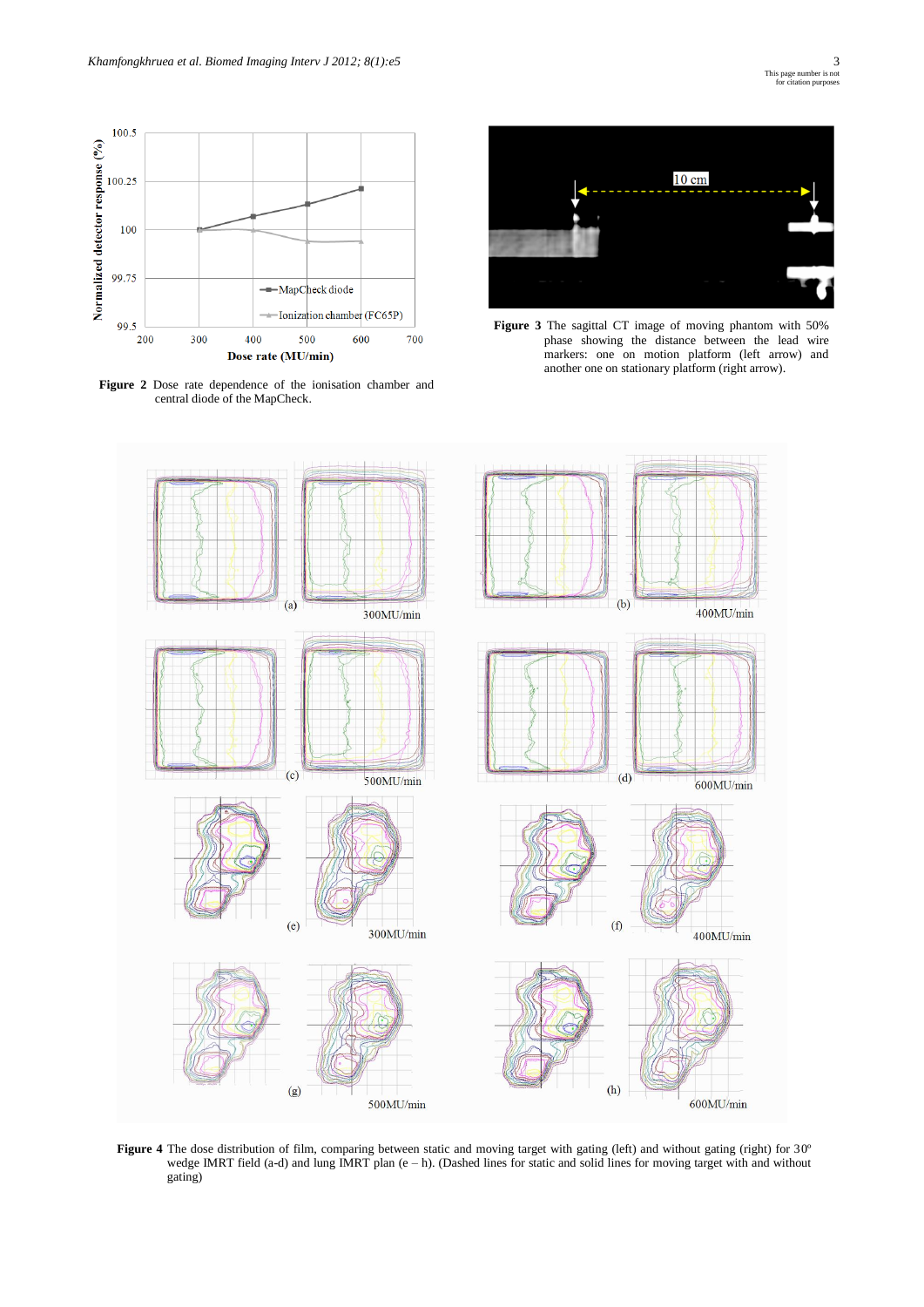## *Measurement*

A Varian Trilogy linear accelerator with 120 leaves Millennium MLC was used to deliver the treatment planning dose. An Eclipse treatment planning system version 8.1.20 (Varian Medical System Palo Alto, CA) was used to generate two IMRT plans with sliding window of single field. One plan was generated to simulate the fluence for 30º wedge and another one for a patient with lung cancer. Three irradiating conditions, one static and two moving targets with and without gating, were applied to both plans. For the moving target with gating, the gating window of 40%–70%, respiratory cycle (to have equal to, or less than, 0.2 cm residual motion) was set. A Gafchromic EBT film was placed on the 2D diode array on the simulation table with 3 cm of solid water phantom above the film to measure the doses at 3 cm and 5 cm depths by the film and 2D array, respectively. Four steps of dose rate 300, 400, 500, and 600 MU/min were applied for irradiation of each plan.

The dynamic log files for Millennium MLC on 4D Integrated Treatment Console (4DITC) workstation were also generated during the treatment to evaluate the leaf position difference between the treatment and plan.

The MapCheck software was used to analyze the 2D dose distribution measured by the 2D diode array and Gafchromic film. Then the measured and planned data were compared using the gamma index (3% and 3 mm).

A Leaf Error RMS (Root Mean Square) value of DynaLog files was analyzed using Varian DynaLog file viewer software. The value was calculated by the equation:

equation:  
Leaf Error RMS = 
$$
\sqrt{\sum_{t=1}^{n} (LeafPlanPos_t - LeftActualPos_t)^2}{n}
$$

where  $t = data$  sample index,  $n = total$  number of samples.

#### **RESULTS AND DISCUSSION**

#### *Dose rate dependence*

The standard deviation values of the measurements with the dose rates of 300–600 MU/min were 0.065 cGy and 0.169 cGy for the ionisation chamber and diode, respectively.

As shown in Figure 2, the output of the machine with 6 MV measured by the chamber was quite constant for this range of dose rates with the maximum variation of − 0.06% for dose rate 600 MU/min (normalised with the dose rate of 300 MU/min).

The response of the diode increased with rising dose rate value with the maximum variation of 0.21%, which is satisfactory and comparable with the value of 0.35% from Le´tourneau *et al*. [9].

#### *Phantom simulation*

Figure 3 shows a 4DCT sample with the separation of two markers. The average value of the separation was

very close to the true value with  $9.98 \pm 0.02$  cm, so that the motion table accuracy is acceptable.

### *Measurement*

Table 1 illustrates the comparison of the measured (by diode) and planned absolute dose distribution using the gamma index values (3%, 3 mm). The percentage of passing was more than 96% for static and moving target with gating, and less than 85.7% for moving target without gating in both IMRT plans. However, the dose rate dependence of MapCheck diode in the operating range should be considered. The percentage of passing for static lung plan was lower than the wedge field because of the complexity of intensity fluence map. The lung plan shows worse results with lower dose rate, which may be because of the longer treatment time (higher chance of tumour moving outside of the treatment field).

The dose distribution measured by film for the moving target with both gating and without gating (Figure 4) was compared with the value of the static target (gold standard). As shown in Table 2, the percentage of agreement evaluated by using gamma index (3%, 3 mm) was about 100% for both plans with gating for all dose rates, but the value was lower without gating and even lower with more complex plan of lung (52.5%–58.7%) than 30º wedge (76.5%–87.7%).

Table 3 shows that the leaf position error was increased with rising dose rate for every technique but the error of the gating was not significantly different from static value with p-value more than 0.114 for both IMRT treatments. This result agrees with the report of Ahunbay *et al*. [10].

## **CONCLUSIONS**

From the measurements using the diode array, the percentage of passing for dose distribution of dynamic IMRT plan with gating is acceptable with  $\geq$  96% for the dose rate of 300–600 MU/min. The passing value will be decreased if the fluence map is more complicated. The dose distribution (measured with EBT film) is the same for static and moving targets with gating. The leaf position error of the gating treatment is not significantly different from the static target treatment but the error is increased with rising dose rate up to 600 MU/min. For the IMRT treatment of the moving target, gating should be utilised. The multileaf collimator positioning accuracy is affected by the dose rate but not by the gating. However, there were very few leaf position errors with the maximum dose rate, and the dose distribution is still the same as the static target treatment. The high dose rate of up to 600 MU/min can be used with gating to decrease the dose uncertainties from target movement. Furthermore, for dosimetric accuracy, every patientspecific QA procedure with simulation of phantom movement should be performed.